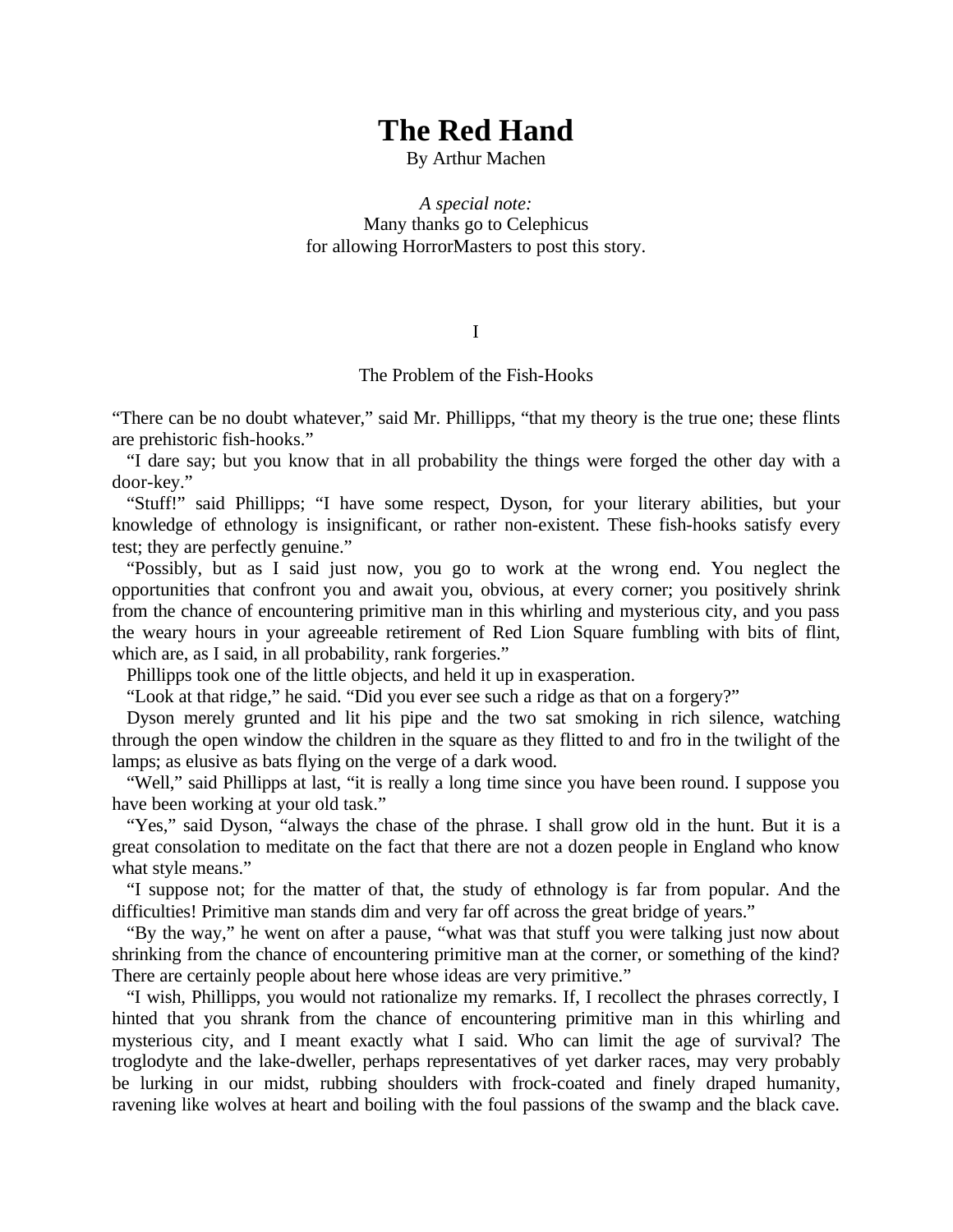Now and then as I walk in Holborn or Fleet Street I see a face which I pronounce abhorred, and yet I could not give a reason for the thrill of loathing that stirs within me."

"My dear Dyson, I refuse to enter myself in your literary 'trying-on' department. I know that survivals do exist, but all things have a limit, and your speculations are absurd. You must catch me your troglodyte before I will believe in him."

"I agree to that with all my heart," said Dyson, chuckling at the ease with which he had succeeded in "drawing" Phillipps. "Nothing could be better. It's a fine night for a walk," he added taking up his hat.

"What nonsense you are talking, Dyson!" said Phillipps. "However, I have no objection to taking a walk with you: as you say, it is a pleasant night."

"Come along then," said Dyson, grinning, "but remember our bargain."

The two men went out into the square, and threading one of the narrow passages that serve as exits, struck towards the north-east. As they passed along a flaring causeway they could hear at intervals between the clamour of the children and the triumphant *Gloria* played on a piano-organ the long deep hum and roll of the traffic in Holborn, a sound so persistent that it echoed like the turning of everlasting wheels. Dyson looked to the right and left and conned the way, and presently they were passing through a more peaceful quarter, touching on deserted squares and silent streets black as midnight. Phillipps had lost all count of direction, and as by degrees the region of faded respectability gave place to the squalid, and dirty stucco offended the eye of the artistic observer, he merely ventured the remark that he had never seen a neighbourhood more unpleasant or more commonplace.

"More mysterious, you mean," said Dyson. "I warn you, Phillipps, we are now hot upon the scent."

They dived yet deeper into the maze of brickwork; some time before they had crossed a noisy thoroughfare running east and west, and now the quarter seemed all amorphous, without character; here a decent house with sufficient garden, here a faded square, and here factories surrounded by high, blank walls, with blind passages and dark corners; but all ill-lighted and unfrequented and heavy with silence.

Presently, as they paced down a forlorn street of two-story houses, Dyson caught sight of a dark and obscure turning.

"I like the look of that," he said; "it seems to me promising." There was a street lamp at the entrance, and another, a mere glimmer, at the further end. Beneath the lamp, on the pavement, an artist had evidently established his academy in the daytime, for the stones were all a blur of crude colours rubbed into each other, and a few broken fragments of chalk lay in a little heap beneath the wall.

"You see people do occasionally pass this way," said Dyson, pointing to the ruins of the screever's work. "I confess I should not have thought it possible. Come, let us explore."

On one side of this byway of communication was a great timber-yard, with vague piles of wood looming shapeless above the enclosing wall; and on the other side of the road a wall still higher seemed to enclose a garden, for there were shadows like trees, and a faint murmur of rustling leaves broke the silence. It was a moonless night, and clouds that had gathered after sunset had blackened, and midway between the feeble lamps the passage lay all dark and formless, and when one stopped and listened, and the sharp echo of reverberant footsteps ceased, there came from far away, as from beyond the hills, a faint roll of the noise of London. Phillipps was bolstering up his courage to declare that he had had enough of the excursion, when a loud cry from Dyson broke in upon his thoughts.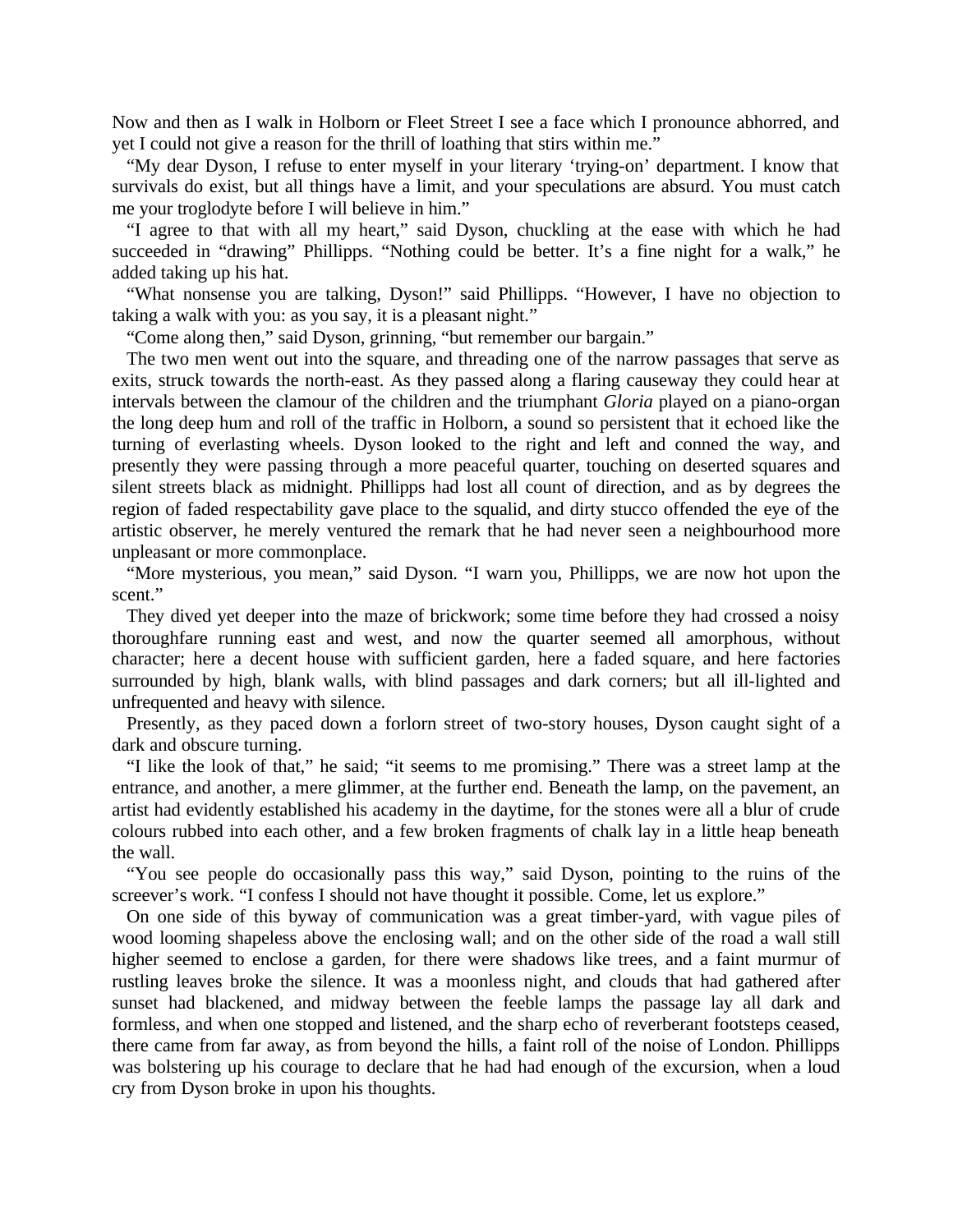"Stop, stop, for Heaven's sake, or you will tread on it! There! almost under your feet!"

Phillipps looked down, and saw a vague shape, dark, and framed in surrounding darkness, dropped strangely on the pavement, and then a white cuff glimmered for a moment as Dyson lit a match, which went out directly.

"It's a drunken man," said Phillipps very coolly.

"It's a murdered man," said Dyson, and he began to call for police with all his might, and soon from the distance running footsteps echoed and grew louder, and cries sounded.

A policeman was the first to come up.

"What's the matter?" he said, as he drew to a stand, panting. "Anything amiss here?" for he had not seen what was on the pavement.

"Look!" said Dyson, speaking out of the gloom. "Look there! My friend and I came down this place three minutes ago, and that is what we found."

The man flashed his light on the dark shape and cried out.

"Why, it's murder," he said; "there's blood all about him, and a puddle of it in the gutter there. He's not dead long, either. Ah! there's the wound! It's in the neck."

Dyson bent over what was lying there. He saw a prosperous gentleman, dressed in smooth, well-cut clothes. The neat whiskers were beginning to grizzle a little; he might have been fortyfive an hour before; and a handsome gold watch had half slipped out of his waistcoat pocket. And there in the flesh of the neck, between chin and ear, gaped a great wound, clean cut, but all clotted with drying blood, and the white of the cheeks shone like a lighted lamp above the red.

Dyson turned, and looked curiously about him; the dead man lay across the path with his head inclined towards the wall, and the blood from the wound streamed away across the pavement, and lay a dark puddle, as the policeman had said, in the gutter. Two more policemen had come up, the crowd gathered, coming from all quarters, and the officers had as much as they could do to keep the curious at a distance. The three lanterns were flashing here and there, searching for more evidence, and in the gleam of one of them Dyson caught sight of an object in the road, to which he called the attention of the policeman nearest to him.

"Look, Phillipps," he said, when the man had secured it and held it up. "Look, that should be something in your way!"

It was a dark flinty stone, gleaming like obsidian, and shaped to a broad edge something after the manner of an adze. One end was rough, and easily grasped in the hand, and the whole thing was hardly five inches long. The edge was thick with blood.

"What is that, Phillipps?" said Dyson; and Phillipps looked hard at it.

"It's a primitive flint knife," he said. "It was made about ten thousand years ago. One exactly like this was found near Abury, in Wiltshire, and all the authorities gave it that age."

The policeman stared astonished at such a development of the case; and Phillipps himself was all aghast at his own words. But Mr. Dyson did not notice him. An inspector who had just come up and was listening to the outlines of the case, was holding a lantern to the dead man's head. Dyson, for his part, was staring with a white heat of curiosity at something he saw on the wall, just above where the man was lying; there were a few rude marks done in red chalk.

"This is a black business," said the inspector at length: "does anybody know who it is?"

A man stepped forward from the crowd. "I do, governor," he said, "he's a big doctor, his name's Sir Thomas Vivian; I was in the 'orspital abart six months ago, and he used to come round; he was a very kind man."

"Lord," cried the inspector, "this is a bad job indeed. Why, Sir Thomas Vivian goes to the Royal Family. And there's a watch worth a hundred guineas in his pocket, so it isn't robbery."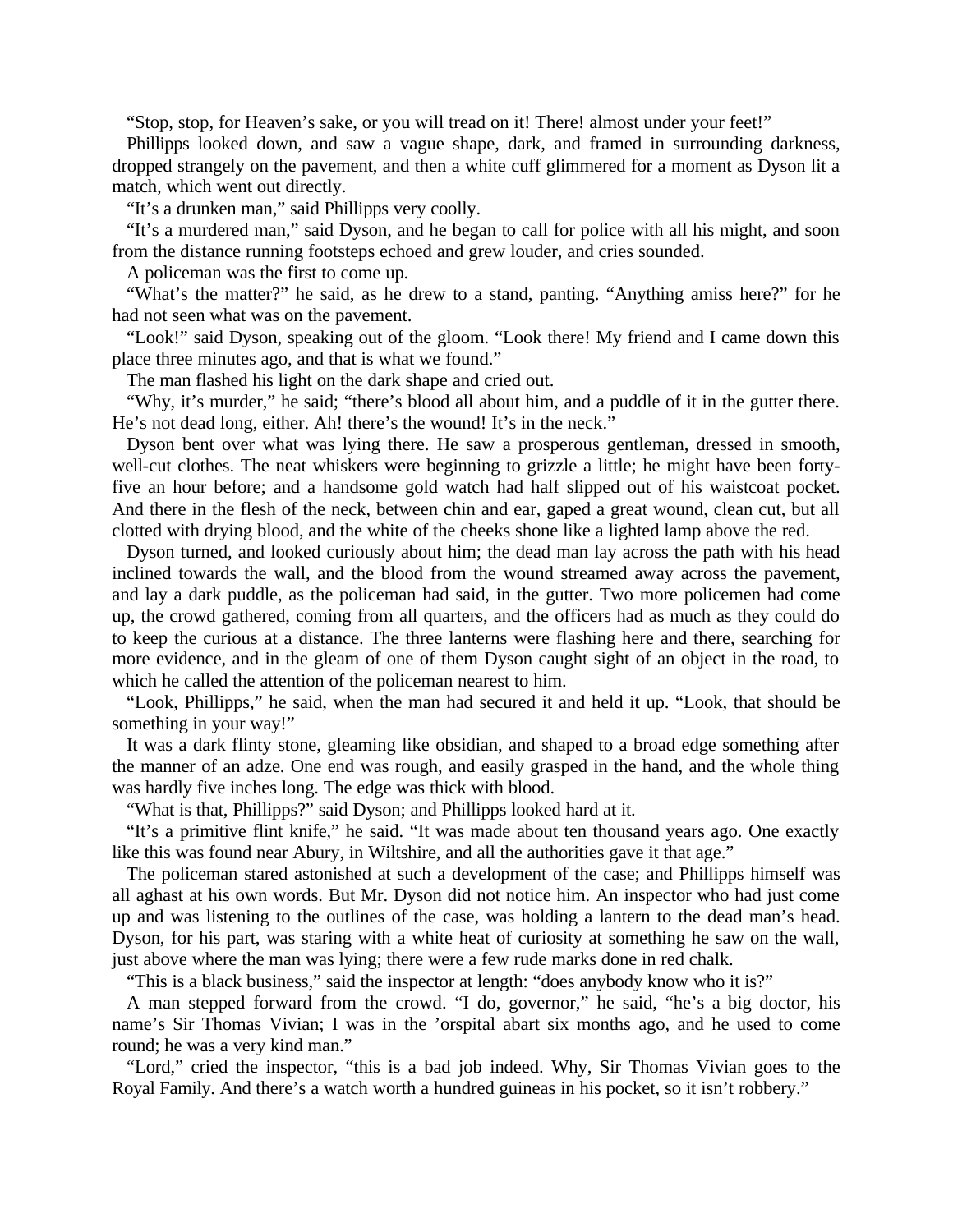Dyson and Phillipps gave their cards to the authority, and moved off, pushing with difficulty through the crowd that was still gathering, gathering fast; and the alley that had been lonely and desolate now swarmed with white staring faces and hummed with the buzz of rumour and horror, and rang with the commands of the officers of police. The two men once free from this swarming curiosity stepped out briskly, but for twenty minutes neither spoke a word.

"Phillipps," said Dyson, as they came into a small but cheerful street, clean and brightly lit, "Phillipps, I owe you an apology. I was wrong to have spoken as I did to-night. Such infernal jesting," he went on, with heat, "as if there were no wholesome subjects for a joke. I feel as if I had raised an evil spirit."

"For Heaven's sake say nothing more," said Phillipps, choking down horror with visible effort. "You told the truth to me in my room; the troglodyte, as you said, is still lurking about the earth, and in these very streets around us, slaying for mere lust of blood."

"I will come up for a moment," said Dyson, when they reached Red Lion Square, "I have something to ask you. I think there should be nothing hidden between us at all events."

Phillipps nodded gloomily, and they went up to the room, where everything hovered indistinct in the uncertain glimmer of the light from without.

When the candle was lighted and the two men sat facing each other, Dyson spoke.

"Perhaps," he began, "you did not notice me peering at the wall just above the place where the head lay. The light from the inspector's lantern was shining full on it, and I saw something that looked queer to me, and I examined it closely. I found that some one had drawn in red chalk a rough outline of a hand— a human hand— upon the wall.

"But it was the curious position of the fingers that struck me; it was like this"; and he took a pencil and a piece of paper and drew rapidly, and then handed what he had done to Phillipps. It was a rough sketch of a hand seen from the back, with the fingers clenched, and the top of the thumb protruded between the first and second fingers, and pointed downwards, as if to something below. "It was just like that," said Dyson, as he saw Phillipps's face grow still whiter. "The thumb pointed down as if to the body; it seemed almost a live hand in ghastly gesture. And just beneath there was a small mark with the powder of the chalk lying on it— as if someone had commenced a stroke and had broken the chalk in his hand. I saw the bit of chalk lying on the ground. But what do you make of it?"

"It's a horrible old sign," said Phillipps— "one of the most horrible signs connected with the theory of the evil eye. It is used still in Italy, but there can be no doubt that it has been known for ages. It is one of the survivals; you must look for the origin of it in the black swamp whence man first came."

Dyson took up his hat to go.

"I think, jesting apart," said he, "that I kept my promise, and that we were and are hot on the scent, as I said. It seems as if I had really shown you primitive man, or his handiwork at all events."

#### II

#### Incident of the Letter

About a month after the extraordinary and mysterious murder of Sir Thomas Vivian, the wellknown and universally respected specialist in heart disease, Mr. Dyson called again on his friend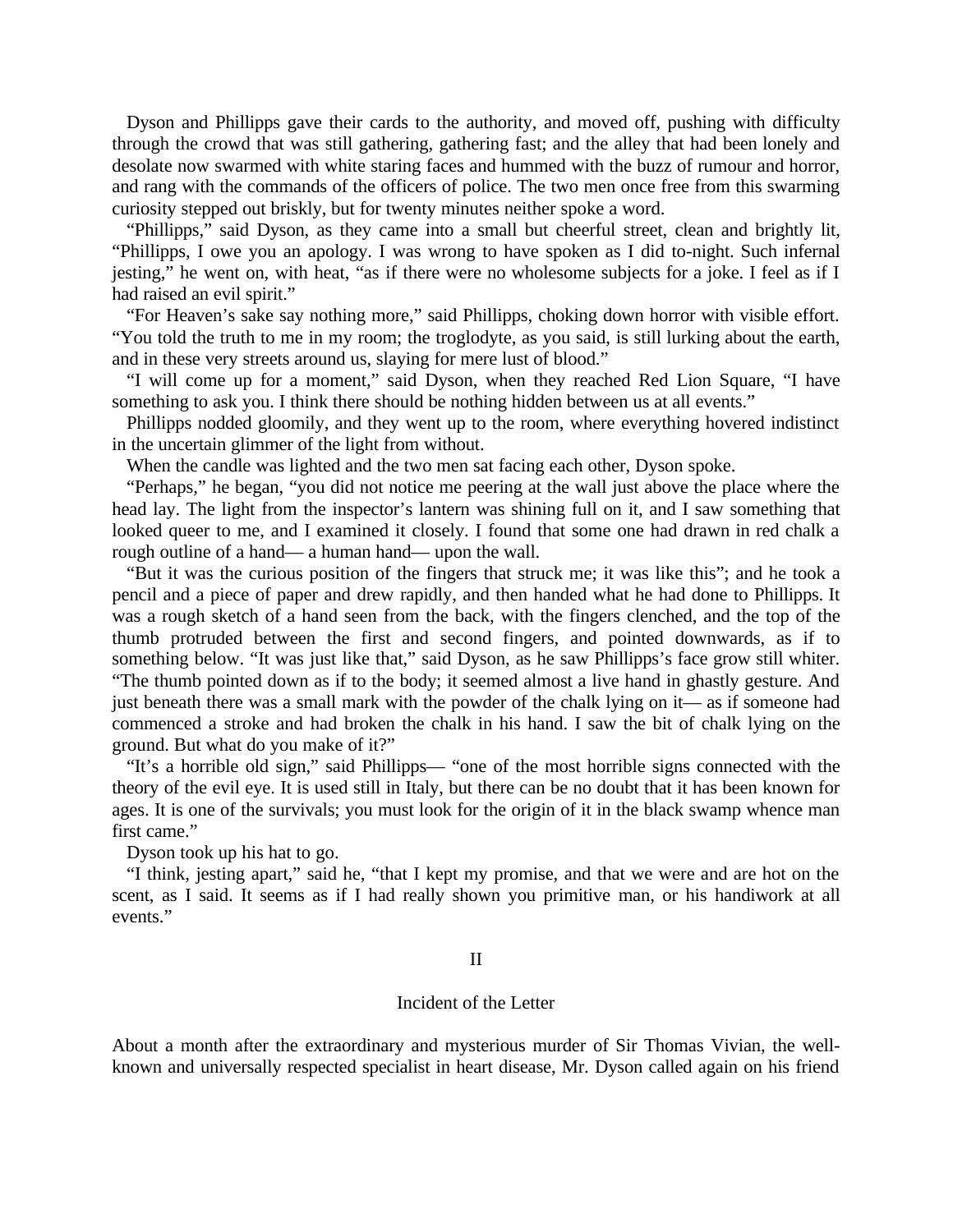Mr. Phillipps, whom he found, not as usual, sunk deep in painful study, but reclining in his easychair in an attitude of relaxation. He welcomed Dyson with cordiality.

"I am very glad you have come," he began; "I was thinking of looking you up. There is no longer the shadow of a doubt about the matter."

"You mean the case of Sir Thomas Vivian?"

"Oh, no, not at all. I was referring to the problem of the fish-hooks. Between ourselves, I was a little too confident when you were here last, but since then other facts have turned up; and only yesterday I had a letter from a distinguished F.R.S. which quite settles the affair. I have been thinking what I should tackle next; and I am inclined to believe that there is a good deal to be done in the way of so-called undecipherable inscriptions."

"Your line of study pleases me," said Dyson, "I think it may prove useful. But in the meantime, there was surely something extremely mysterious about the case of Sir Thomas Vivian."

"Hardly, I think. I allowed myself to be frightened that night; but there can be no doubt that the facts are patient of a comparatively common-place explanation."

"Really! What is your theory then?"

"Well, I imagine that Vivian must have been mixed up at some period of his life in an adventure of a not very creditable description, and that he was murdered out of revenge by some Italian whom he had wronged."

"Why Italian?"

"Because of the hand, the sign of the *mano in fica*. That gesture is now only used by Italians. So you see that what appeared the most obscure feature in the case turns out to be illuminant."

"Yes, quite so. And the flint knife?"

"That is very simple. The man found the thing in Italy, or possibly stole it from some museum. Follow the line of least resistance, my dear fellow, and you will see there is no need to bring up primitive man from his secular grave beneath the hills."

"There is some justice in what you say," said Dyson. "As I understand you, then, you think that your Italian, having murdered, Vivian, kindly chalked up that hand as a guide to Scotland Yard?"

"Why not? Remember a murderer is always a madman. He may plot and contrive nine-tenths of his scheme with the acuteness and the grasp of a chess-player or a pure mathematician; but some-where or other his wits leave him and he behaves like a fool. Then you must take into account the insane pride or vanity of the criminal; he likes to leave his mark, as it were, upon his handiwork."

"Yes, it is all very ingenious; but have you read the reports of the inquest?"

"No, not a word. I simply gave my evidence, left the court, and dismissed the subject from my mind."

"Quite so. Then if you don't object I should like to give you an account of the case. I have studied it rather deeply, and I confess it interests me extremely."

"Very good. But I warn you I have done with mystery. We are to deal with facts now."

"Yes, it is fact that I wish to put before you. And this is fact the first. When the police moved Sir Thomas Vivian's body they found an open knife beneath him. It was an ugly-looking thing such as sailors carry, with a blade that the mere opening rendered rigid, and there the blade was all ready, bare and gleaming, but without a trace of blood on it, and the knife was found to be quite new; it had never been used. Now, at the first glance it looks as if your imaginary Italian were just the man to have such a tool. But consider a moment. Would he be likely to buy a new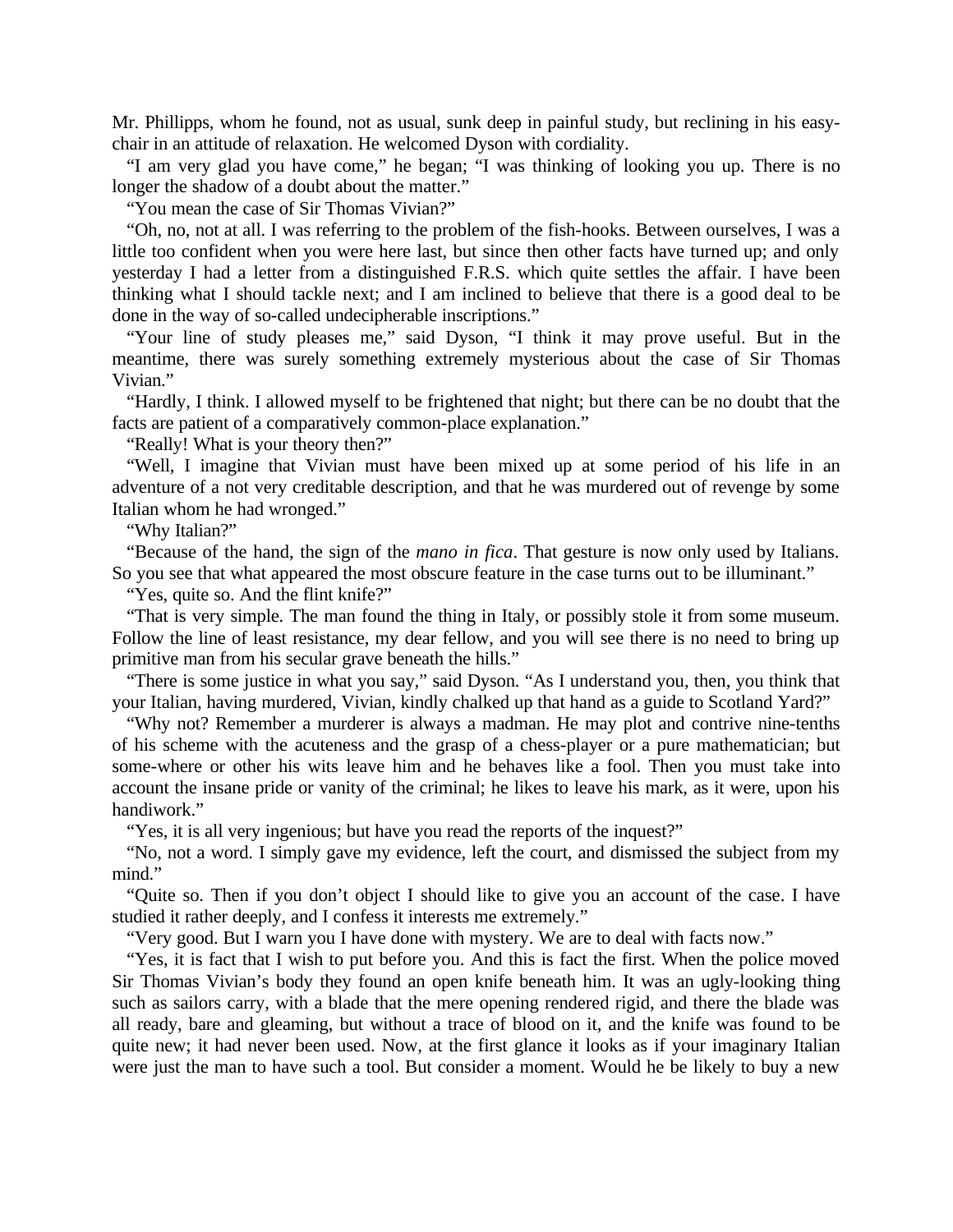knife expressly to commit murder? And, secondly, if he had such a knife, why didn't he use it, instead of that very odd flint instrument?

"And I want to put this to you. You think the murderer chalked up the hand after the murder as a sort of 'melodramatic Italian assassin his mark' touch. Passing over the question as to whether the real criminal ever does such a thing, I would point out that, on the medical evidence, Sir Thomas Vivian hadn't been dead for more than an hour; That would place the stroke at about a quarter to ten, and you know it was perfectly dark when we went out at 9.30. And that passage was singularly gloomy and ill-lighted, and the hand was drawn roughly, it is true, but correctly and without the bungling of strokes and the bad shots that are inevitable when one tries to draw in the dark or with shut eyes. Just try to draw such a simple figure as a square without looking at the paper, and then ask me to conceive that your Italian, with the rope waiting for his neck, could draw the hand on the wall so firmly and truly, in the black shadow of that alley. It is absurd. By consequence, then, the hand was drawn early in the evening, long before any murder was committed; or else— mark this, Phillipps— it was drawn by some one to whom darkness and gloom were familiar and habitual; by some one to whom the common dread of the rope was unknown!

"Again: a curious note was found in Sir Thomas Vivian's pocket. Envelope and paper were of a common make, and the stamp bore the West Central postmark. I will come to the nature of the contents later on, but it is the question of the handwriting that is so remarkable. The address on the outside was neatly written in a small clear hand, but the letter itself might have been written by a Persian who had learnt the English script. It was upright, and the letters were curiously contorted, with an affectation of dashes and backward curves which really reminded me of an Oriental manuscript, though it was all perfectly legible. But— and here comes the poser— on searching the dead man's waistcoat pockets a small memorandum book was found; it was almost filled with pencil jottings. These memoranda related chiefly to matters of a private as distinct from a professional nature; there were appointments to meet friends, notes of theatrical firstnights, the address of a good hotel in Tours, and the title of a new novel— nothing in any way intimate. And the whole of these jottings were written in a hand nearly identical with the writing of the note found in the dead man's coat pocket! There was just enough difference between them to enable the expert to swear that the two were not written by the same person. I will just read you so much of Lady Vivian's evidence as bears on this point of the writing; I have the printed slip with me. Here you see she says: 'I was married to my late husband seven years ago; I never saw any letter addressed to him in a hand at all resembling that on the envelope produced, nor have I ever seen writing like that in the letter before me. I never saw my late husband using the memorandum book, but I am sure he did write everything in it; I am certain of that because we stayed last May at the Hotel du Faisan, Rue Royale, Tours, the address of which is given in the book; I remember his getting the novel *A Sentinel* about six weeks ago. Sir Thomas Vivian never liked to miss the first-nights at the theatres. His usual hand was perfectly different from that used in the note-book.'

"And now, last of all, we come back to the note itself. Here it is in facsimile. My possession of it is due to the kindness of Inspector Cleeve, who is pleased to be amused at my amateur inquisitiveness. Read it, Phillipps; you tell me you are interested in obscure inscriptions; here is something for you to decipher."

Mr. Phillipps, absorbed in spite of himself in the strange circumstances Dyson had related, took the piece of paper, and scrutinized it closely. The handwriting was indeed bizarre in the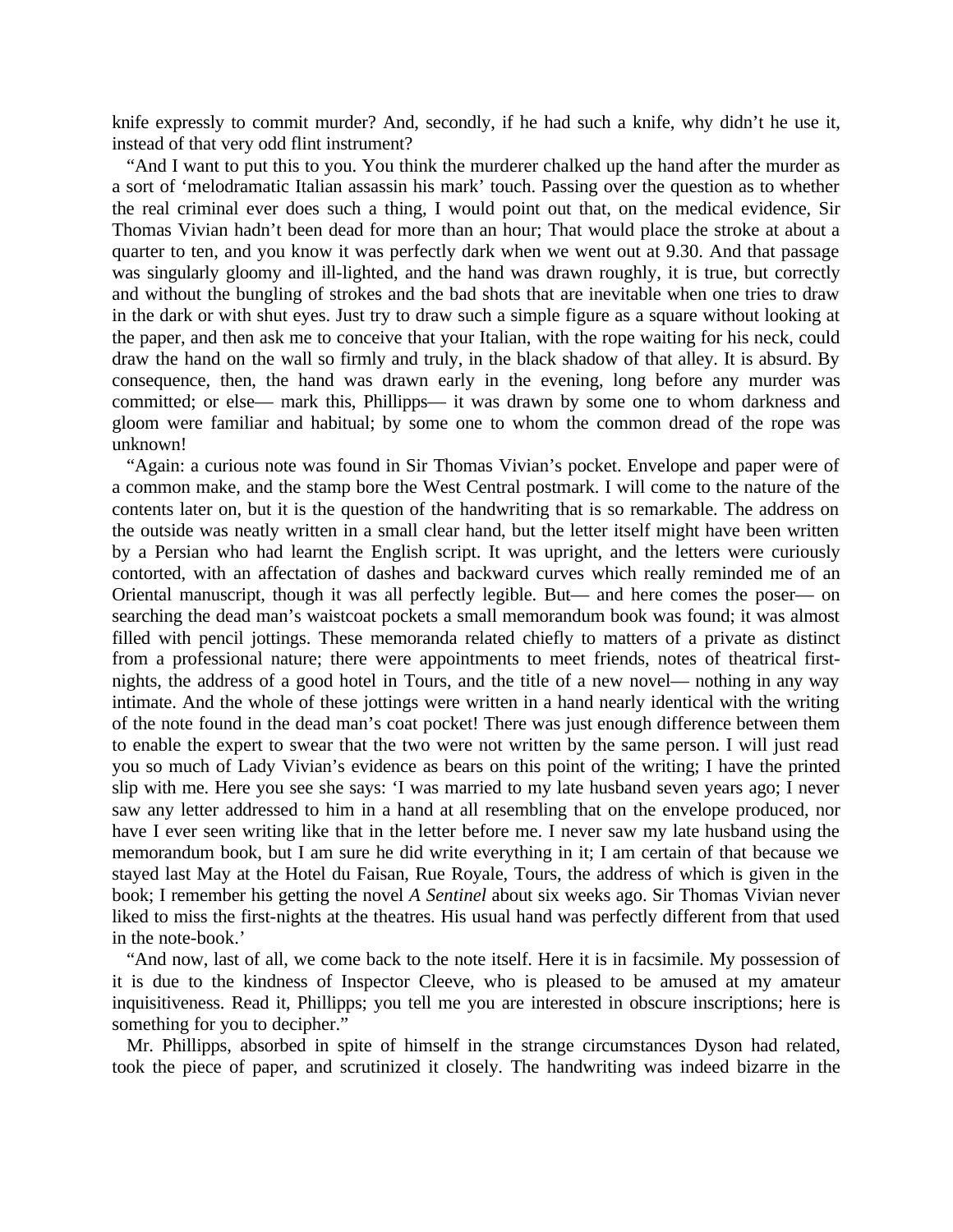extreme, and, as Dyson had noted, not unlike the Persian character in its general effect, but it was perfectly legible.

"Read it aloud," said Dyson, and Phillipps obeyed.

" 'Hand did not point in vain. The meaning of the stars is no longer obscure. Strangely enough, the black heaven vanished, or was stolen yesterday, but that does not matter in the least, as I have a celestial globe. Our old orbit remains unchanged; you have not forgotten the number of my sign, or will you appoint some other house? I have been on the other side of the moon, and can bring something to show you.' "

"And what do you make of that?" said Dyson.

"It seems to me mere gibberish," said Phillipps; "you suppose it has a meaning?"

"Oh, surely; it was posted three days before the murder; it was found in the murdered man's pocket; it is written in a fantastic hand which the murdered man himself used for his private memoranda. There must be purpose under all this, and to my mind there is something ugly enough hidden under the circumstances of this case of Sir Thomas Vivian."

"But what theory have you formed?"

"Oh, as to theories, I am still in a very early stage; it is too soon to state conclusions. But I think I have demolished your Italian. I tell you, Phillipps, again the whole thing has an ugly look to my eyes. I cannot do as you do, and fortify myself with cast-iron propositions to the effect that this or that doesn't happen, and never has happened. You note that the first word in the letter is 'hand'. That seems to me, taken with what we know about the hand on the wall, significant enough, and what you yourself told me of the history and meaning of the symbol, its connection with a world-old belief and faiths of dim far-off years, all this speaks of mischief, for me at all events. No; I stand pretty well to what I said to you half in joke that night before we went out. There are sacraments of evil as well as of good about us, and we live and move to my belief in an unknown world, a place where there are caves and shadows and dwellers in twilight. It is possible that man may sometimes return on the track of evolution, and it is my belief that an awful lore is not yet dead."

"I cannot follow you in all this," said Phillipps; "it seems to interest you strangely. What do you propose to do?"

"My dear, Phillipps," replied Dyson, speaking in a lighter tone, "I am afraid I shall have to go down a little in the world. I have a prospect of visits to the pawnbrokers before me, and the publicans must not be neglected. I must cultivate a taste for four ale; shag tobacco I already love and esteem with all my heart."

#### III

### Search for the Vanished Heaven

For many days after the discussion with Phillipps Mr. Dyson was resolute in the line of research he had marked out for himself. A fervent curiosity and an innate liking for the obscure were great incentives, but especially in this case of Sir Thomas Vivian's death (for Dyson began to boggle a little at the word "murder") there seemed to him an element that was more than curious. The sign of the red hand upon the wall, the tool of flint that had given death, the almost identity between the handwriting of the note and the fantastic script reserved religiously, as it appeared, by the doctor for trifling jottings, all these diverse and variegated threads joined to weave in his mind a strange and shadowy picture, with ghastly shapes dominant and deadly, and yet ill-defined, like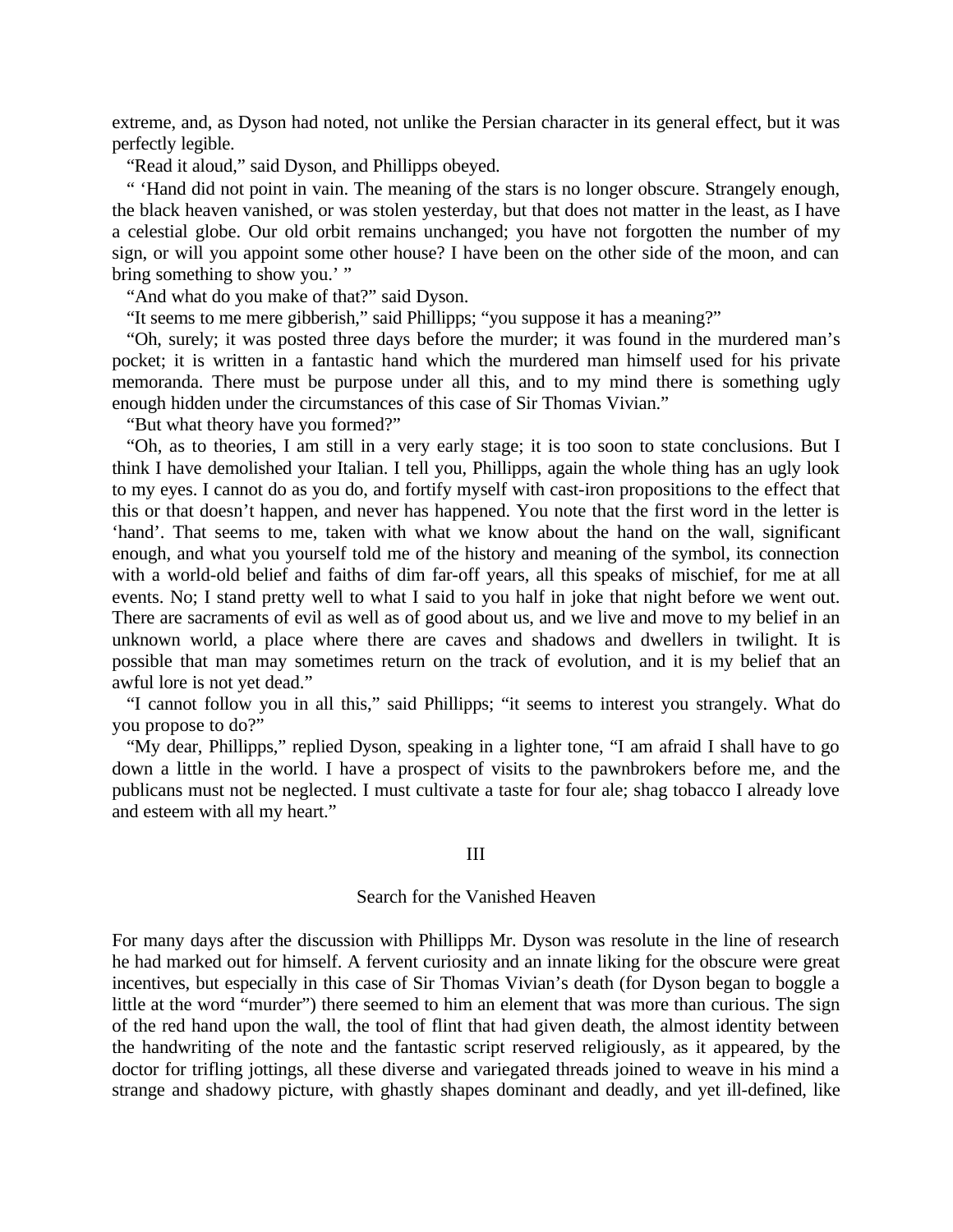the giant figures wavering in an ancient tapestry. He thought he had a clue to the meaning of the note, and in his resolute search for the "black heaven", which had vanished, he beat furiously about the alleys and obscure streets of central London, making himself a familiar figure to the pawnbroker, and a frequent guest at the more squalid pot-houses.

For a long time he was unsuccessful, and he trembled at the thought that the "black heaven" might be hid in the coy retirements of Peckham, or lurk perchance in distant Willesden, but finally, improbability, in which he put his trust, came to the rescue. It was a dark and rainy night, with something in the unquiet and stirring gusts that savoured of approaching winter, and Dyson, beating up a narrow street not far from the Gray's Inn Road, took shelter in an extremely dirty "public", and called for beer, forgetting for the moment his preoccupations, and only thinking of the sweep of the wind about the tiles and the hissing of the rain through the black and troubled air. At the bar there gathered the usual company: the frowsy women and the men in shiny black, those who appeared to mumble secretly together, others who wrangled in interminable argument, and a few shy drinkers who stood apart, each relishing his dose, and the rank and biting flavour of cheap spirit. Dyson was wondering at the enjoyment of it all, when suddenly there came a sharper accent. The folding-doors swayed open, and a middle-aged woman staggered towards the bar, and clutched the pewter rim as if she stepped a deck in a roaring gale. Dyson glanced at her attentively as a pleasing specimen of her class; she was decently dressed in black, and carried a black bag of somewhat rusty leather, and her intoxication was apparent and far advanced. As she swayed at the bar, it was evidently all she could do to stand upright, and the barman, who had looked at her with disfavour, shook his head in reply to her thick-voiced demand for a drink. The woman glared at him, transformed in a moment to a fury, with bloodshot eyes, and poured forth a torrent of execration, a stream of blasphemies and early English phraseology.

"Get out of this," said the man; "shut up and be off, or I'll send for the police."

"Police, you——" bawled the woman "I'll——well, give you something to fetch the police for!" and with a rapid dive into her bag she pulled out some object which she hurled furiously at the barman's head.

The man ducked down, and the missile flew over his head and smashed a bottle to fragments, while the woman with a peal of horrible laughter rushed to the door, and they could hear her steps pattering fast over the wet stones.

The barman looked ruefully about him.

"Not much good going after her," he said, "and I'm afraid what she's left won't pay for that bottle of whisky." He fumbled amongst the fragments of broken glass, and drew out something dark, a kind of square stone it seemed, which he held up.

"Valuable cur'osity," he said, "any gent like to bid?"

The habitues had scarcely turned from their pots and glasses during these exciting incidents; they gazed a moment, fishily, when the bottle smashed, and that was all, and the mumble of the confidential was resumed and the jangle of the quarrelsome, and the shy and solitary sucked in their lips and relished again the rank flavour of the spirit.

Dyson looked quickly at what the barman held before him.

"Would you mind letting me see it?" he said; "it's a queer-looking old thing, isn't it?"

It was a small black tablet, apparently of stone, about four inches long by two and a half broad, and as Dyson took it he felt rather than saw that he touched the secular with his flesh. There was some kind of carving on the surface, and, most conspicuous, a sign that made Dyson's heart leap.

"I don't mind taking it," he said quietly. "Would two shillings be enough?"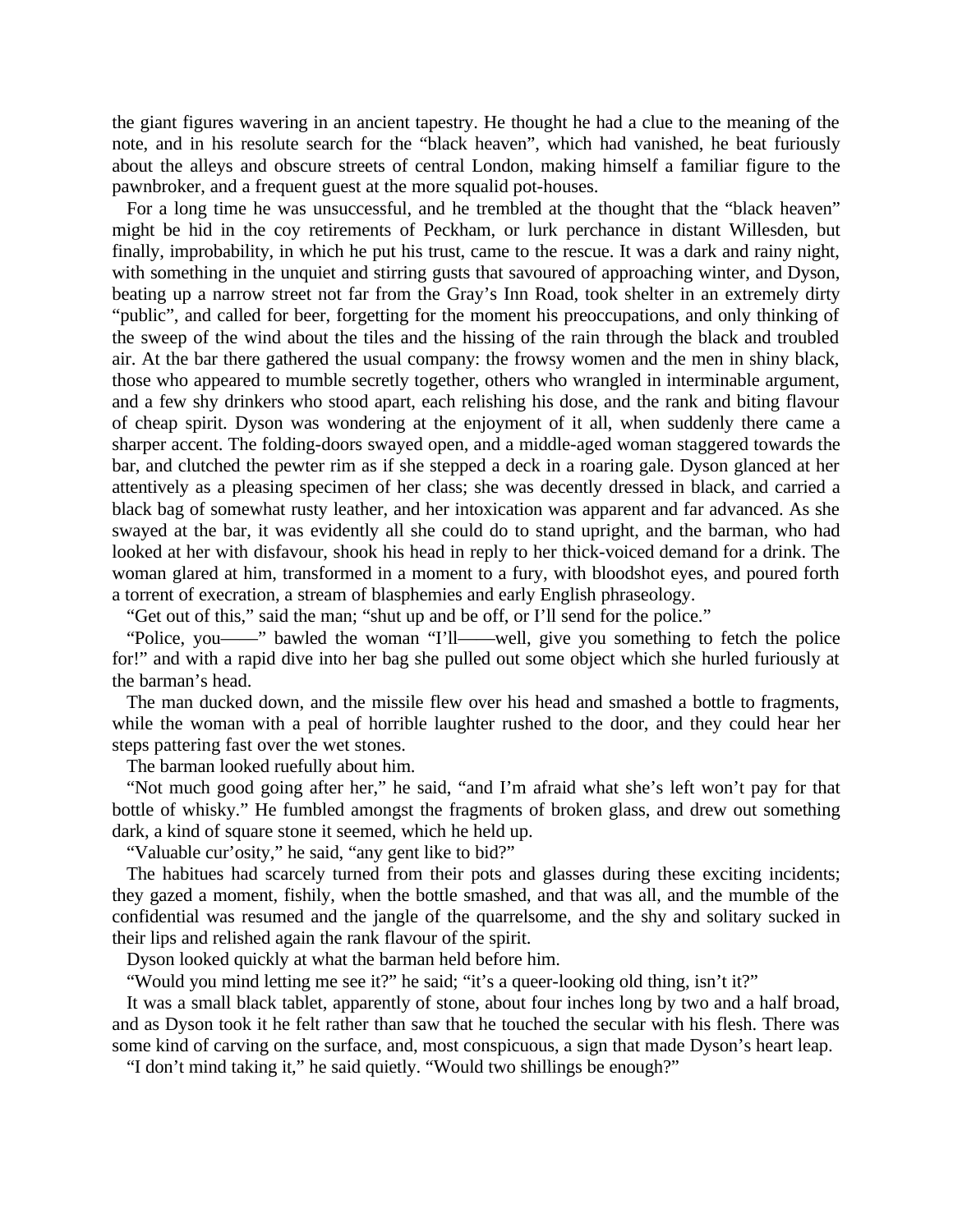"Say half a dollar," said the man, and the bargain was concluded. Dyson drained his pot of beer, finding it delicious, and lit his pipe, and went out deliberately soon after. When he reached his apartment he locked the door, and placed the tablet on his desk, and then fixed himself in his chair, as resolute as an army in its trenches before a beleaguered city. The tablet was full under the light of the shaded candle, and scrutinizing it closely, Dyson saw first the sign of the hand with the thumb protruding between the fingers; it was cut finely and firmly on the dully black surface of the stone, and the thumb pointed downward to what was beneath.

"It is mere ornament," said Dyson to himself, "perhaps symbolical ornament, but surely not an inscription, or the signs of any words ever spoken." The hand pointed at a series of fantastic figures, spirals and whorls of the finest, most delicate lines, spaced at intervals over the remaining surface of the tablet. The marks were as intricate and seemed almost as much without design as the pattern of a thumb impressed upon a pane of glass.

"Is it some natural marking?" thought Dyson; "there have been queer designs, likenesses of beasts and flowers, in stones with which man's hand had nothing to do"; and he bent over the stone with a magnifier, only to be convinced that no hazard of nature could have delineated these varied labyrinths of line. The whorls were of different sizes; some were less than the twelfth of an inch in diameter, and the largest was a little smaller than a sixpence, and under the glass the regularity and accuracy of the cutting were evident, and in the smaller spirals the lines were graduated at intervals of a hundredth of an inch. The whole thing had a marvellous and fantastic look, and gazing at the mystic whorls beneath the hand, Dyson became subdued with an impression of vast and far-off ages, and of a living being that had touched the stone with enigmas before the hills were formed, when the hard rocks still boiled with fervent heat.

"The 'black heaven' is found again," he said, "but the meaning of the stars is likely to be obscure for everlasting so far as I am concerned."

London stilled without, and a chill breath came into the room as Dyson sat gazing at the tablet shining duskily under the candle-light; and at last as he closed the desk over the ancient stone, all his wonder at the case of Sir Thomas Vivian increased tenfold, and he thought of the welldressed prosperous gentleman lying dead mystically beneath the sign of the hand, and the insupportable conviction seized him that between the death of this fashionable West End doctor and the weird spirals of the tablet there were most secret and unimaginable links.

For days he sat before his desk gazing at the tablet, unable to resist its lodestone fascination, and yet quite helpless, without even the hope of solving the symbols so secretly inscribed. At last, desperate he called in Mr. Phillipps in consultation, and told in brief the story of the finding the stone.

"Dear me!" said Phillipps, "this is extremely curious; you have had a find indeed. Why, it looks to me even more ancient than the Hittite seal. I confess the character, if it is a character, is entirely strange to me. These whorls are really very quaint." "Yes, but I want to know what they mean. You must remember this tablet is the 'black heaven' of the letter found in Sir Thomas Vivian's pocket; it bears directly on his death."

"Oh, no, that is nonsense! This is, no doubt, an extremely ancient tablet, which has been stolen from some collection. Yes, the hand makes an odd coincidence, but only a coincidence after all."

"My dear Phillipps, you are a living example of the truth of the axiom that extreme scepticism is mere credulity. But can you decipher the inscription?"

"I undertake to decipher anything," said Phillipps. "I do not believe in the insoluble. These characters are curious, but I cannot fancy them to be inscrutable."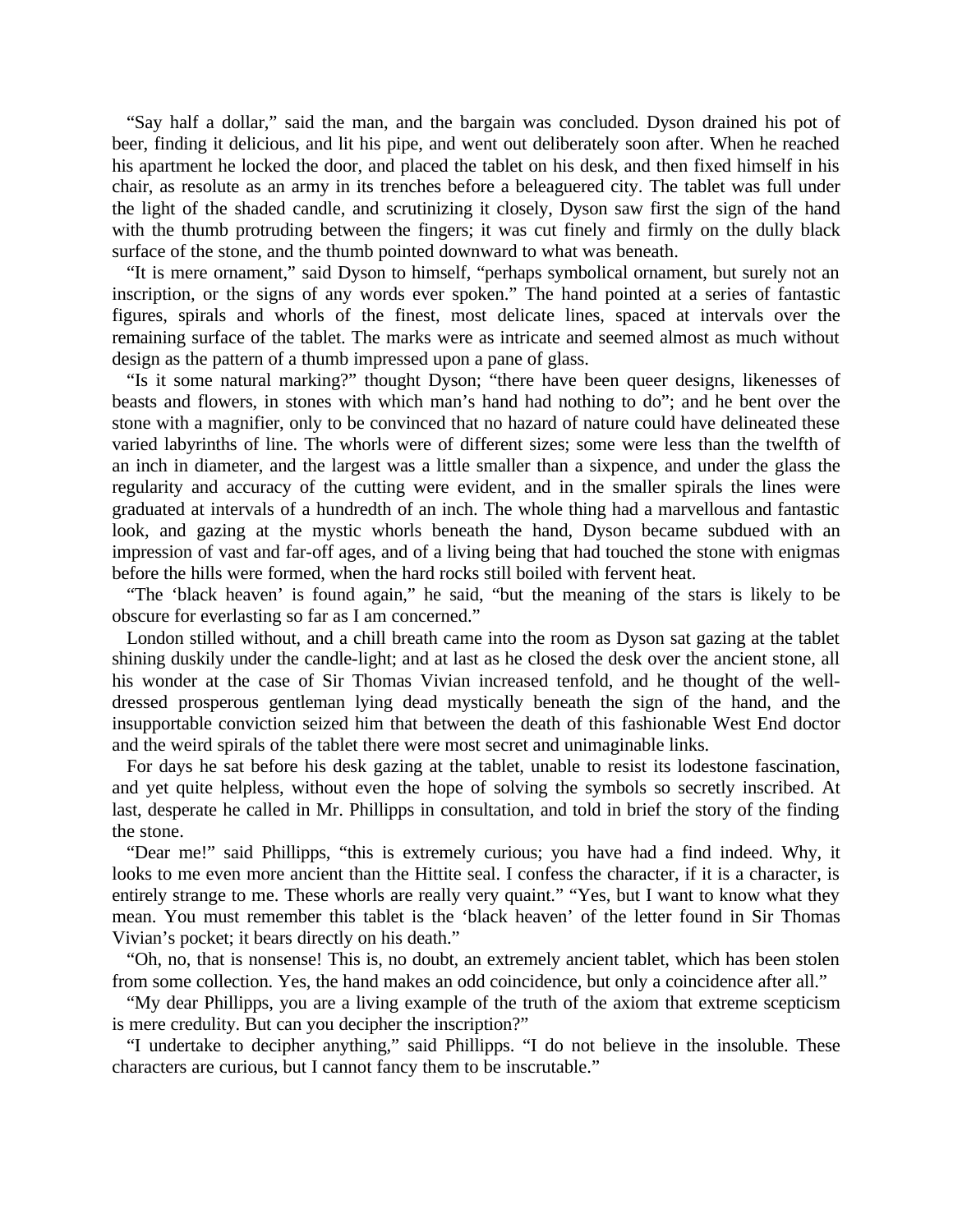"Then take the thing away with you and make what you can of it. It has begun to haunt me; I feel as if I had gazed too long into the eyes of the Sphinx."

Phillipps departed with the tablet in an inner pocket. He had not much doubt of success, for he had evolved thirty-seven rules for the solution of inscriptions. Yet when a week had passed and he called to see Dyson there was no vestige of triumph on his features. He found his friend in a state of extreme irritation, pacing up and down in the room like a man in a passion. He turned with a start as the door opened.

"Well," said Dyson, "you have got it? What is it all about?"

"My dear fellow, I am sorry to say I have completely failed. I have tried every known device in vain. I have even been so officious as to submit it to a friend at the Museum, but he, though a man of prime authority on the subject, tells me he is quite at fault. It must be some wreckage of a vanished race, almost, I think, a fragment of another world than ours. I am not a superstitious man, Dyson, and you know that I have no truck with even the noble delusious, but I confess I yearn to be rid of this small square of blackish stone. Frankly, it has given me an ill week; it seems to me troglodytic and abhorred."

Phillipps drew out the tablet and laid it on the desk before Dyson.

"By the way," he went on, "I was right at all events in one particular; it has formed part of some collection. There is a piece of grimy paper on the back that must have been a label."

"Yes, I noticed that," said Dyson, who had fallen into deepest disappointment; "no doubt the paper is a label. But as I don't much care where the tablet originally came from, and only wish to know what the inscription means, I paid no attention to the paper. The thing is a hopeless riddle, I suppose, and yet it must surely be of the greatest importance."

Phillipps left soon after, and Dyson, still despondent, took the tablet in his hand and carelessly turned it over. The label had so grimed that it seemed merely a dull stain, but as Dyson looked at it idly, and yet attentively, he could see pencil-marks, and he bent over it eagerly, with his glass to his eye. To his annoyance, he found that part of the paper had been torn away, and he could only with difficulty make out odd words and pieces of words. First he read something that looked like "in-road", and then beneath, "stony-hearted step---" and a tear cut off the rest. But in an instant a solution suggested itself, and he chuckled with huge delight.

"Certainly," he said out loud, "this is not only the most charming but the most convenient quarter in all London; here I am, allowing for the accidents of side streets, perched on a tower of observation."

He glanced triumphant out of the window across the street to the gate of the British Museum. Sheltered by the boundary wall of that agreeable institution, a "screever", or artist in chalks, displayed his brilliant impressions on the pavement, soliciting the approval and the coppers of the gay and serious.

"This," said Dyson, "is more than delightful! An artist is provided to my hand."

#### IV

#### The Artist of the Pavement

Mr. Phillipps, in spite of all disavowals— in spite of the wall of sense of whose enclosure and limit he was wont to make his boast— yet felt in his heart profoundly curious as to the case of Sir Thomas Vivian. Though he kept a brave face for his friend, his reason could not decently resist the conclusion that Dyson had enunciated, namely, that the whole affair had a look both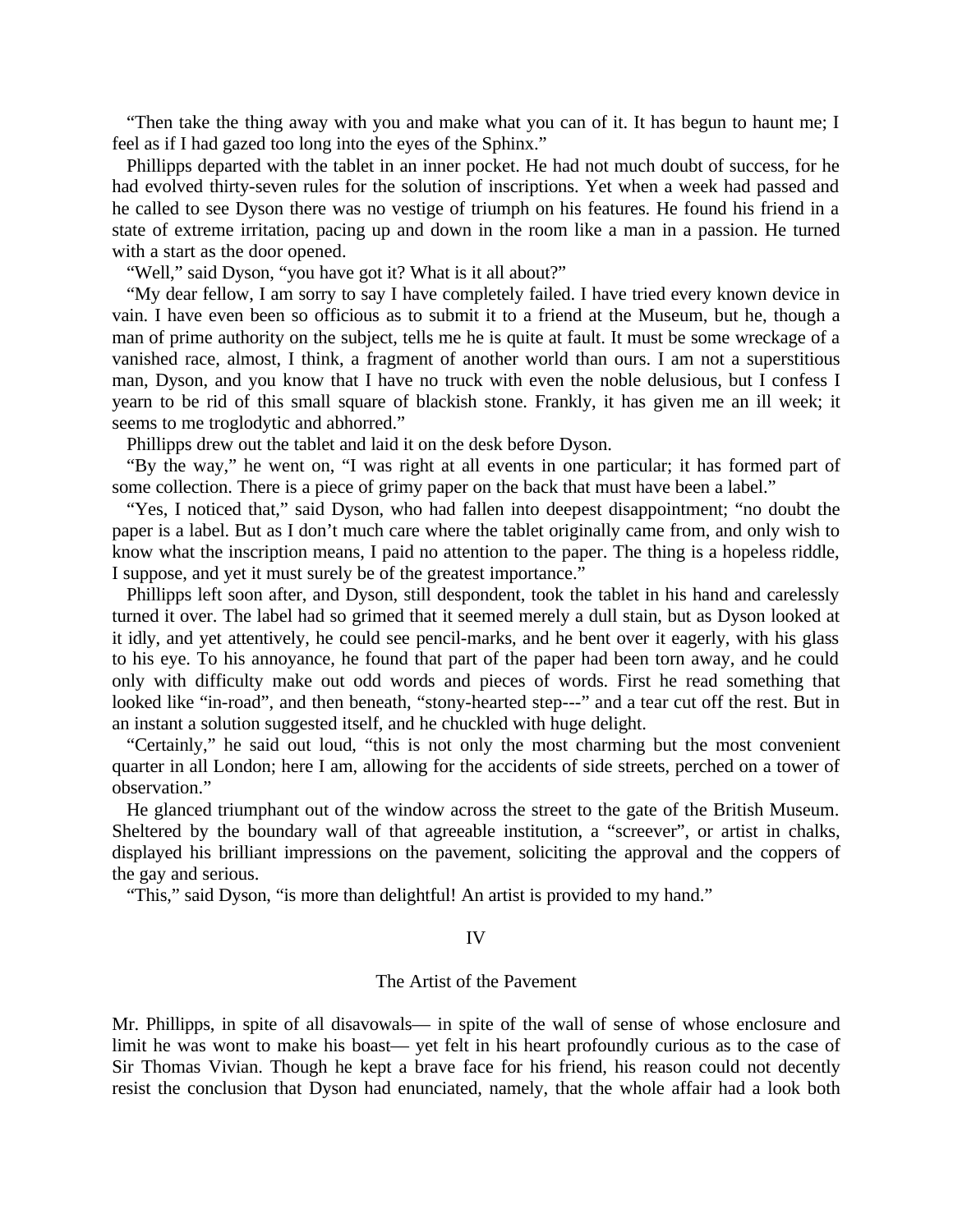ugly and mysterious. There was the weapon of a vanished race that had pierced the great arteries; the red hand, the symbol of a hideous faith, that pointed to the slain man; and then the tablet which Dyson declared he had expected to find, and had certainly found, bearing the ancient impress of the hand of malediction, and a legend written beneath in a character compared with which the most antique cuneiform was a thing of yesterday. Besides all this, there were other points that tortured and perplexed. How to account for the bare knife found unstained beneath the body? And the hint that the red hand upon the wall must have been drawn by some one whose life was passed in darkness thrilled him with a suggestion of dim and infinite horror. Hence he was in truth not a little curious as to what was to come, and some ten days after he had returned the tablet he again visited the "mystery-man", as he privately named his friend.

Arrived in the grave and airy chambers in Great Russell Street, he found the moral atmosphere of the place had been transformed. All Dyson's irritation had disappeared, his brow was smoothed with complacency, and he sat at a table by the window gazing out into the street with an expression of grim enjoyment, a pile of books and papers lying unheeded before him.

"My dear Phillipps, I am delighted to see you! Pray excuse my moving. Draw your chair up here to the table, and try this admirable shag tobacco."

"Thank you," said Phillipps, "judging by the flavour of the smoke, I should think it is a little strong. But what on earth is all this? What are you looking at?"

"I am on my watch-tower. I assure you that the time seems short while I contemplate this agreeable street and the classic grace of the Museum portico."

"Your capacity for nonsense is amazing," replied Phillipps, "but have you succeeded in deciphering the tablet? It interests me."

"I have not paid much attention to the tablet recently," said Dyson. "I believe the spiral character may wait."

"Really! And how about the Vivian murder?"

"Ah, you do take an interest in that case? Well, after all, we cannot deny that it was a queer business. But is not 'murder' rather a coarse word? It smacks a little, surely, of the police poster. Perhaps I am a trifle decadent, but I cannot help believing in the splendid word; 'sacrifice', for example, is surely far finer than 'murder'."

"I am all in the dark," said Phillipps. "I cannot even imagine by what track you are moving in this labyrinth."

"I think that before very long the whole matter will be a good deal clearer for us both, but I doubt whether you will like hearing the story."

Dyson lit his pipe afresh and leant back, not relaxing, however, in his scrutiny of the street. After a somewhat lengthy pause, he startled Phillipps by a loud breath of relief as he rose from the chair by the window and began to pace the floor. "It's over for the day," he said, "and, after all, one gets a little tired."

Phillipps looked with inquiry into the street. The evening was darkening, and the pile of the Museum was beginning to loom indistinct before the lighting of the lamps, but the pavements were thronged and busy. The artist in chalks across the way was gathering together his materials, and blurring all the brilliance of his designs, and a little lower down there was the clang of shutters being placed in position. Phillipps could see nothing to justify Mr. Dyson's sudden abandonment of his attitude of surveillance, and grew a little irritated by all these thorny enigmas.

"Do you know, Phillipps," said Dyson, as he strolled at ease up and down the room, "I will tell you how I work. I go upon the theory of improbability. The theory is unknown to you? I will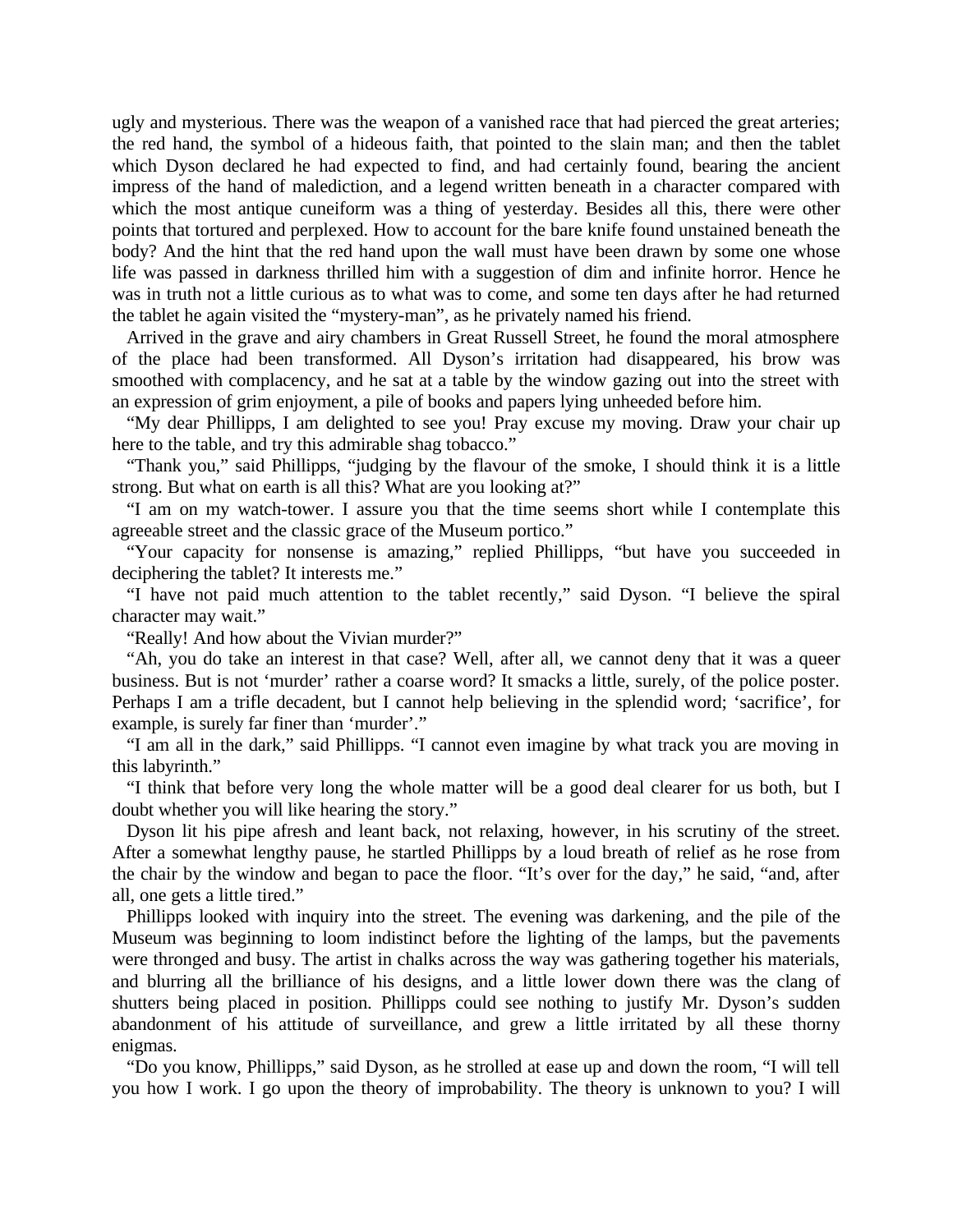explain. Suppose I stand on the steps of St. Paul's and look out for a blind man lame of the left leg to pass me, it is evidently highly improbable that I shall see such a person by waiting for an hour. If I wait two hours the improbability is diminished, but is still enormous, and a watch of a whole day would give little expectation of success. But suppose I take up the same position day after day, and week after week, don't you perceive that the improbability is lessening constantly— growing smaller day after day. Don't you see that two lines which are not parallel are gradually approaching one another, drawing nearer and nearer to a point of meeting, till at last they do meet, and improbability has vanished altogether. That is how I found the black tablet: I acted on the theory of improbability. It is the only scientific principle I know of which can enable one to pick out an unknown man from amongst five million."

"And you expect to find the interpreter of the black tablet by this method?"

"Certainly."

"And the murderer of Sir Thomas Vivian also?"

"Yes, I expect to lay my hands on the person concerned in the death of Sir Thomas Vivian in exactly the same way."

The rest of the evening after Phillipps had left was devoted by Dyson to sauntering in the streets, and afterwards, when the night grew late, to his literary labours, or the chase of the phrase, as he called it. The next morning the station by the window was again resumed. His meals were brought to him at the table, and he ate with his eyes on the street. With briefest intervals, snatched reluctantly from time to time, he persisted in his survey throughout the day, and only at dusk, when the shutters were put up and the "screever" ruthlessly deleted all his labour of the day, just before the gas-lamps began to star the shadows, did he feel at liberty to quit his post. Day after day this ceaseless glance upon the street continued, till the landlady grew puzzled and aghast at such a profitless pertinacity.

But at last, one evening, when the play of lights and shadows was scarce beginning, and the clear cloudless air left all distinct and shining, there came the moment. A man of middle age, bearded and bowed, with a touch of grey about the ears, was strolling slowly along the northern pavement of Great Russell Street from the eastern end. He looked up at the Museum as he went by, and then glanced involuntarily at the art of the "screever", and at the artist himself, who sat beside his pictures, hat in hand. The man with the beard stood still an instant, swaying slightly to and fro as if in thought, and Dyson saw his fists shut tight, and his back quivering, and the one side of his face in view twitched and grew contorted with the indescribable torment of approaching epilepsy. Dyson drew a soft hat from his pocket, and dashed the door open, taking the stair with a run.

When he reached the street, the person he had seen so agitated had turned about, and, regardless of observation, was racing wildly towards Bloomsbury Square, with his back to his former course. Mr. Dyson went up to the artist of the pavement and gave him some money, observing quietly, "You needn't trouble to draw that thing again."

Then he, too, turned about, and strolled idly down the street in the opposite direction to that taken by the fugitive. So the distance between Dyson and the man with the bowed head grew steadily greater.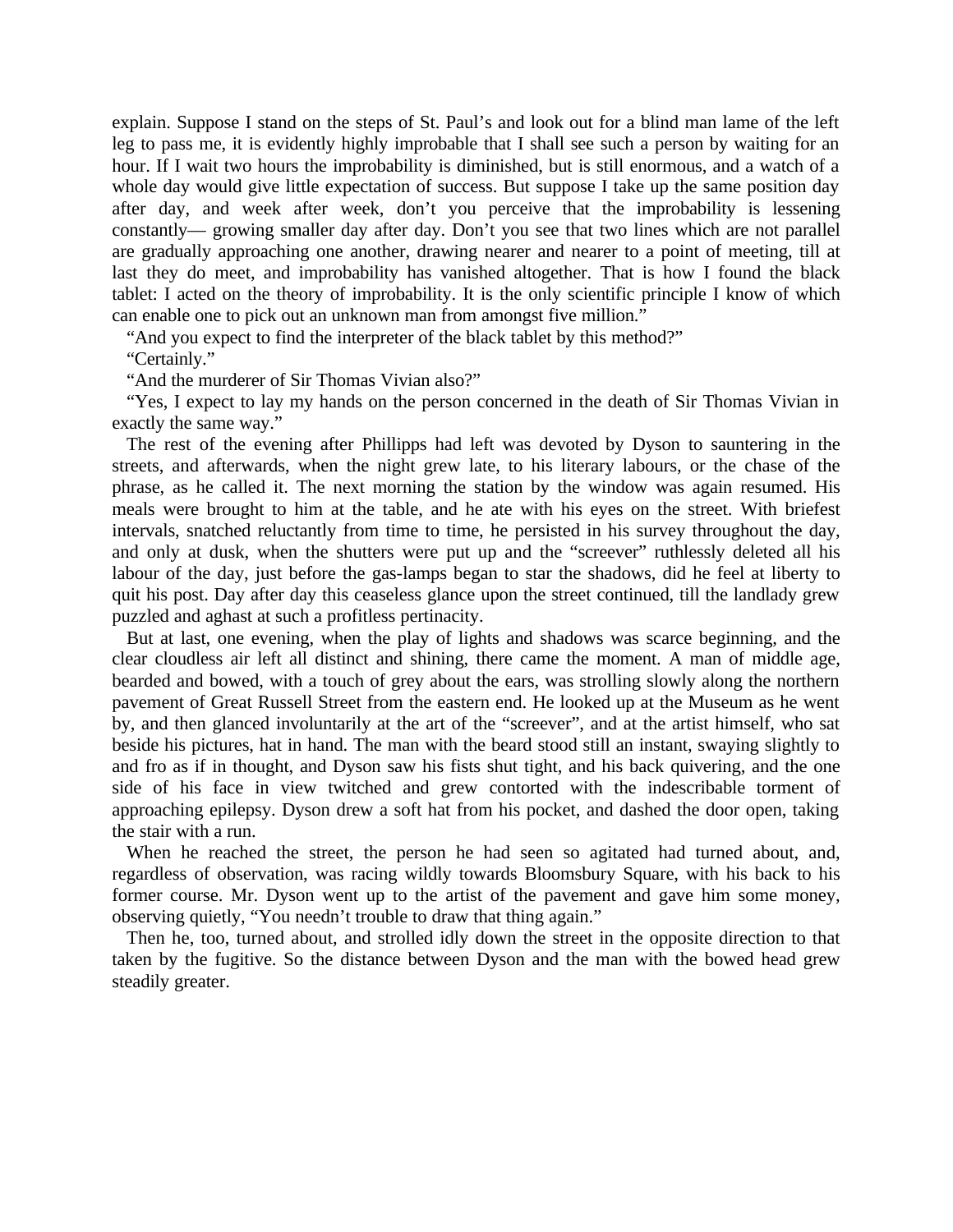#### Story of the Treasure-house

"There are many reasons why I chose your rooms for the meeting in preference to my own. Chiefly, perhaps because I thought the man would be more at his ease on neutral ground."

"I confess, Dyson," said Phillipps, "that I feel both impatient and uneasy. You know my standpoint: hard matter of fact, materialism if you like, in its crudest form. But there is something about all this affair of Vivian that makes me a little restless. And how did you induce the man to come?"

"He has an exaggerated opinion of my powers. You remember what I said about the doctrine of improbability? When it does work out, it gives results which seem very amazing to a person who is not in the secret. That is eight striking, isn't it? And there goes the bell."

They heard footsteps on the stair, and presently the door opened, and a middle-aged man, with a bowed head, bearded, and with a good deal of grizzling hair about his ears, came into the room. Phillipps glanced at his features, and recognised the lineaments of terror.

"Come in, Mr. Selby," said Dyson. "This is Mr. Phillipps, my intimate friend and our host for this evening. Will you take anything? Then perhaps we had better hear your story— a very singular one, I am sure."

The man spoke in a voice hollow and a little quavering, and a fixed stare that never left his eyes seemed directed to something awful that was to remain before him by day and night for the rest of his life.

"You will, I am sure, excuse preliminaries," he began; "what I have to tell is best told quickly. I will say, then, that I was born in a remote part of the west of England, where the very outlines of the woods and hills, and the winding of the streams in the valleys, are apt to suggest the mystical to any one strongly gifted with imagination. When I was quite a boy there were certain huge and rounded hills, certain depths of hanging wood, and secret valleys bastioned round on every side that filled me with fancies beyond the bourne of rational expression, and as I grew older and began to dip into my father's books, I went by instinct, like the bee, to all that would nourish fantasy. Thus, from a course of obsolete and occult reading, and from listening to certain wild legends in which the older people still secretly believed, I grew firmly convinced of the existence of treasure, the hoard of a race extinct for ages, still hidden beneath the hills, and my every thought was directed to the discovery of the golden heaps that lay, as I fancied within a few feet of the green turf. To one spot, in especial, I was drawn as if by enchantment; it was a tumulus, the domed memorial of some forgotten people, crowning the crest of a vast mountain range; and I have often lingered there on summer evenings, sitting on the great block of limestone at the summit, and looking out far over the yellow sea towards the Devonshire coast. One day as I dug heedlessly with the ferrule of my stick at the mosses and lichens which grew rank over the stone, my eye was caught by what seemed a pattern beneath the growth of green; there was a curving line, and marks that did not look altogether the work of nature. At first I thought I had bared some rarer fossil, and I took out my knife and scraped away at the moss till a square foot was uncovered. Then I saw two signs which startled me; first, a closed hand, pointing downwards, the thumb protruding between the fingers, and beneath the hand a whorl or spiral, traced with exquisite accuracy in the hard surface of the rock. Here I persuaded myself, was an index to the great secret, but I chilled at the recollection of the fact that some antiquarians had tunnelled the tumulus through and through, and had been a good deal surprised at not finding so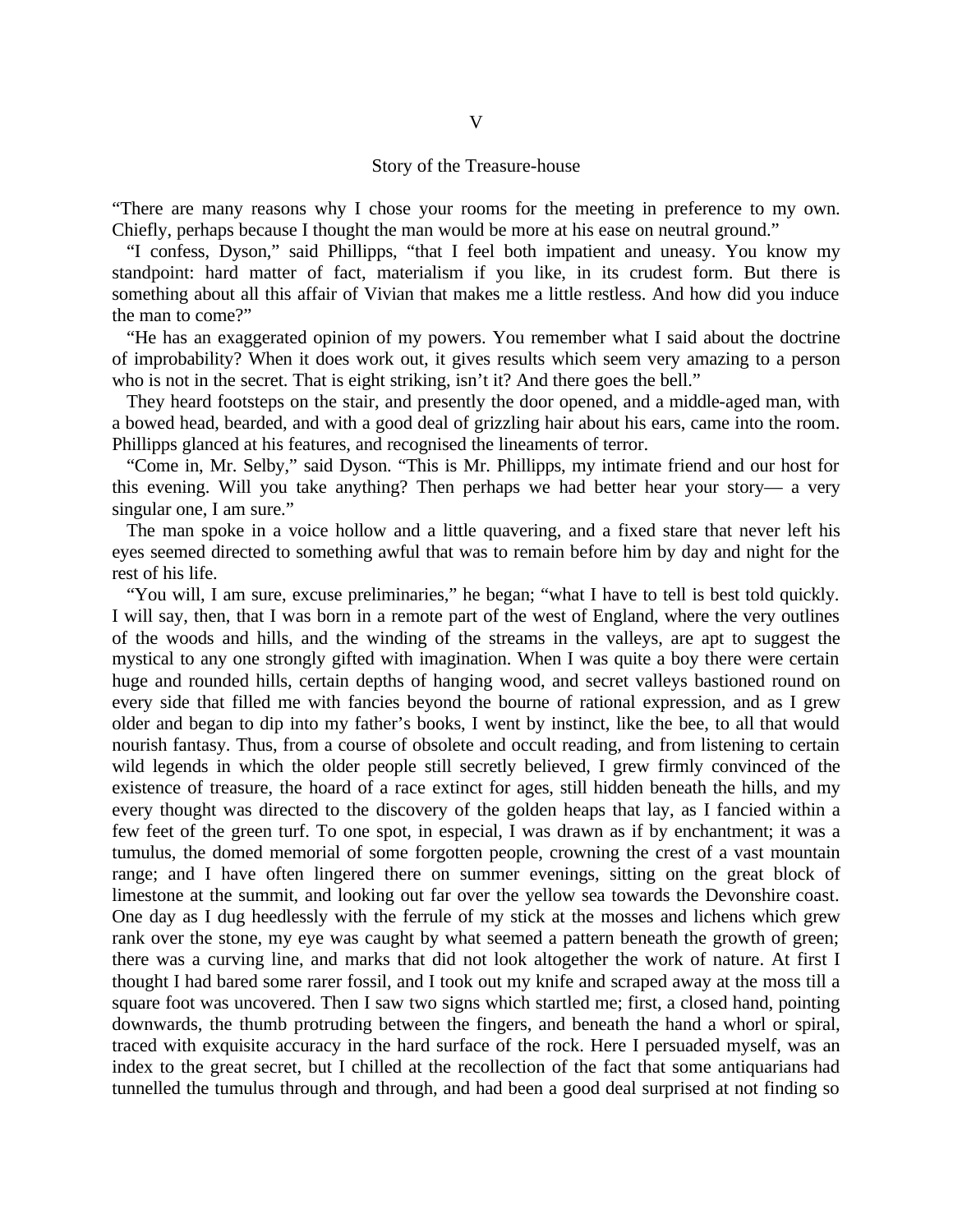much as an arrowhead within. Clearly, then, the signs on the limestone had no local significance; and I made up my mind that I must search abroad. By sheer accident I was in a measure successful in my quest. Strolling by a cottage, I saw some children playing by the roadside; one was holding up some object in his hand, and the rest were going through one of the many forms of elaborate pretence which make up a great part of the mystery of a child's life. Something in the object held by the little boy attracted me, and I asked him to let me see it. The plaything of these children consisted of an oblong tablet of black stone; and on it was inscribed the hand pointing downwards, just as I had seen it on the rock, while beneath, spaced over the tablet, were a number of whorls and spirals, cut, as it seemed to me, with the utmost care and nicety. I bought the toy for a couple of shillings; the woman of the house told me it had been lying about for years; she thought her husband had found it one day in the brook which ran in front of the cottage: it was a very hot summer, and the stream was almost dry, and he saw it amongst the stones. That day I tracked the brook to a well of water gushing up cold and clear at the head of a lonely glen in the mountain. That was twenty years ago, and I only succeeded in deciphering the mysterious inscription last August. I must not trouble you with irrelevant details of my life; it is enough for me to say that I was forced, like many another man, to leave my old home and come to London. Of money I had very little, and I was glad to find a cheap room in a squalid street off the Gray's Inn Road. The late Sir Thomas Vivian, then far poorer and more wretched than myself, had a garret in the same house, and before many months we became intimate friends, and I had confided to him the object of my life. I had at first great difficulty in persuading him that I was not giving my days and my nights to an inquiry altogether hopeless and chimerical; but when he was convinced he grew keener than myself, and glowed at the thought of the riches which were to be the prize of some ingenuity and patience. I liked the man intensely, and pitied his case; he had a strong desire to enter the medical profession, but he lacked the means to pay the smallest fees, and indeed he was, not once or twice, but often reduced to the very verge of starvation. I freely and solemnly promised, that under whatever chances, he should share in my heaped fortune when it came, and this promise to one who had always been poor, and yet thirsted for wealth and pleasure in a manner unknown to me, was the strongest incentive. He threw himself into the task with eager interest, and applied a very acute intellect and unwearied patience to the solution of the characters on the tablet. I, like other ingenious young men, was curious in the matter of handwriting, and I had invented or adapted a fantastic script which I used occasionally, and which took Vivian so strongly that he was at the pains to imitate it. It was arranged between us that if we were ever parted, and had occasion to write on the affair that was so close to our hearts, this queer hand of my invention was to be used, and we also contrived a semi-cypher for the same purpose. Meanwhile we exhausted ourselves in efforts to get at the heart of the mystery, and after a couple of years had gone by I could see that Vivian begall to sicken a little of the adventure, and one night he told me with some emotion that he feared both our lives were being passed away in idle and hopeless endeavour. Not many months afterwards he was so happy as to receive a considerable legacy from an aged and distant relative whose very existence had been almost forgotten by him; and with money at the bank, he became at once a stranger to me. He had passed his preliminary examination many years before, and forthwith decided to enter at St. Thomas' Hospital, and he told me that he must look out for a more convenient lodging. As we said good-bye, I reminded him of the promise I had given, and solemnly renewed it; but Vivian laughed with something between pity and contempt in his voice and expression as he thanked me. I need not dwell on the long struggle and misery of my existence, now doubly lonely; I never wearied or despaired of final success, and every day saw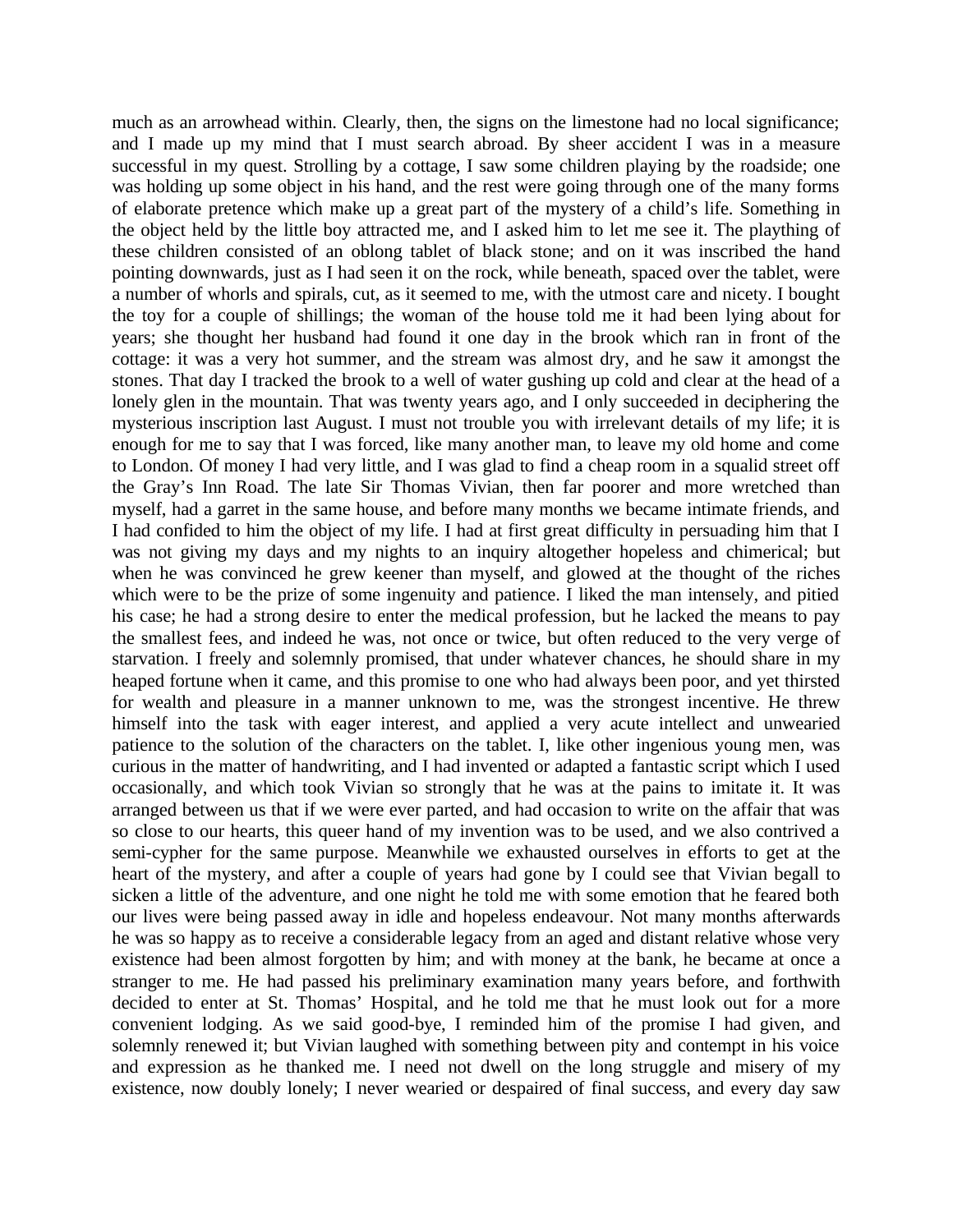me at work, the tablet before me, and only at dusk would I go out and take my daily walk along Oxford Street, which attracted me, I think, by the noise and motion and glitter of lamps.

"This walk grew with me to a habit; every night, and in all weathers, I crossed the Gray's Inn Road and struck westward, sometimes choosing a northern track, by the Euston Road and Tottenham Court Road, sometimes I went by Holborn, and I sometimes by way of Great Russell Street. Every night I walked for an hour to and fro on the northern pavement of Oxford Street, and the tale of De Quincey and his name for the Street, 'Stony-hearted step mother', often recurred to my memory. Then I would return to my grimy den and spend hours more in endless analysis of the riddle before me.

"The answer came to me one night a few weeks; ago; it flashed into my brain in a moment, and I read the inscription, and saw that after all I had not wasted my days. 'The place of the treasurehouse of them that dwell below,' were the first words I read, and then followed minute indications of the spot in my own country where the great works of gold were to be kept for ever. Such a track was to be followed, such a pitfall avoided; here the way narrowed almost to a fox's hole, and there it broadened, and so at last the chamber would be reached. I determined to lose no time in verifying my discovery— not that I doubted at that great moment, but I would not risk even the smallest chance of disappointing my old friend Vivian, now a rich and prosperous man. I took the train for the West, and one night, with chart in hand, traced out the passage of the hills, and went so far that I saw the gleam of gold before me. I would not go on; I resolved that Vivian must be with me; and I only brought away a strange knife of flint which lay on the path, as confirmation of what I had to tell. I returned to London, and was a good deal vexed to find the stone tablet had disappeared from my rooms. My landlady, an inveterate drunkard, denied all knowledge of the fact, but I have little doubt she had stolen the thing for the sake of the glass of whisky it might fetch. However, I knew what was written on the tablet by heart, and I had also made an exact facsimile of the characters, so the loss was not severe. Only one thing annoyed me: when I first came into possession of the stone, I had pasted a piece of paper on the back and had written down the date and place of finding, and later on I had scribbled a word or two, a trivial sentiment, the name of my street, and such-like idle pencillings on the paper; and these memories of days that had seemed so hopeless were dear to me: I had thought they would help to remind me in the future of the hours when I had hoped against despair. However, I wrote at once to Sir Thomas Vivian, using the handwriting I have mentioned and also the quasi-cypher. I told him of my success, and after mentioning the loss of the tablet and the fact that I had a copy of the inscription, I reminded him once more of my promise, and asked him either to write or call. He replied that he would see me in a certain obscure passage in Clerkenwell well known to us both in the old days, and at seven o'clock one evening I went to meet him. At the corner of this by way, as I was walking to and fro, I noticed the blurred pictures of some street artist, and I picked up a piece of chalk he had left behind him, not much thinking what I was doing. I paced up and down the passage, wondering a good deal, as you may imagine, as to what manner of man I was to meet after so many years of parting, and the thoughts of the buried time coming thick upon me, I walked mechanically without raising my eyes from the ground. I was startled out of my reverie by an angry voice and a rough inquiry why I didn't keep to the right side of the pavement, and looking up I found I had confronted a prosperous and important gentleman, who eyed my poor appearance with a look of great dislike and contempt. I knew directly it was my old comrade, and when I recalled myself to him, he apologized with some show of regret, and began to thank me for my kindness, doubtfully, as if he hesitated to commit himself, and, as I could see, with the hint of a suspicion as to my sanity. I would have engaged him at first in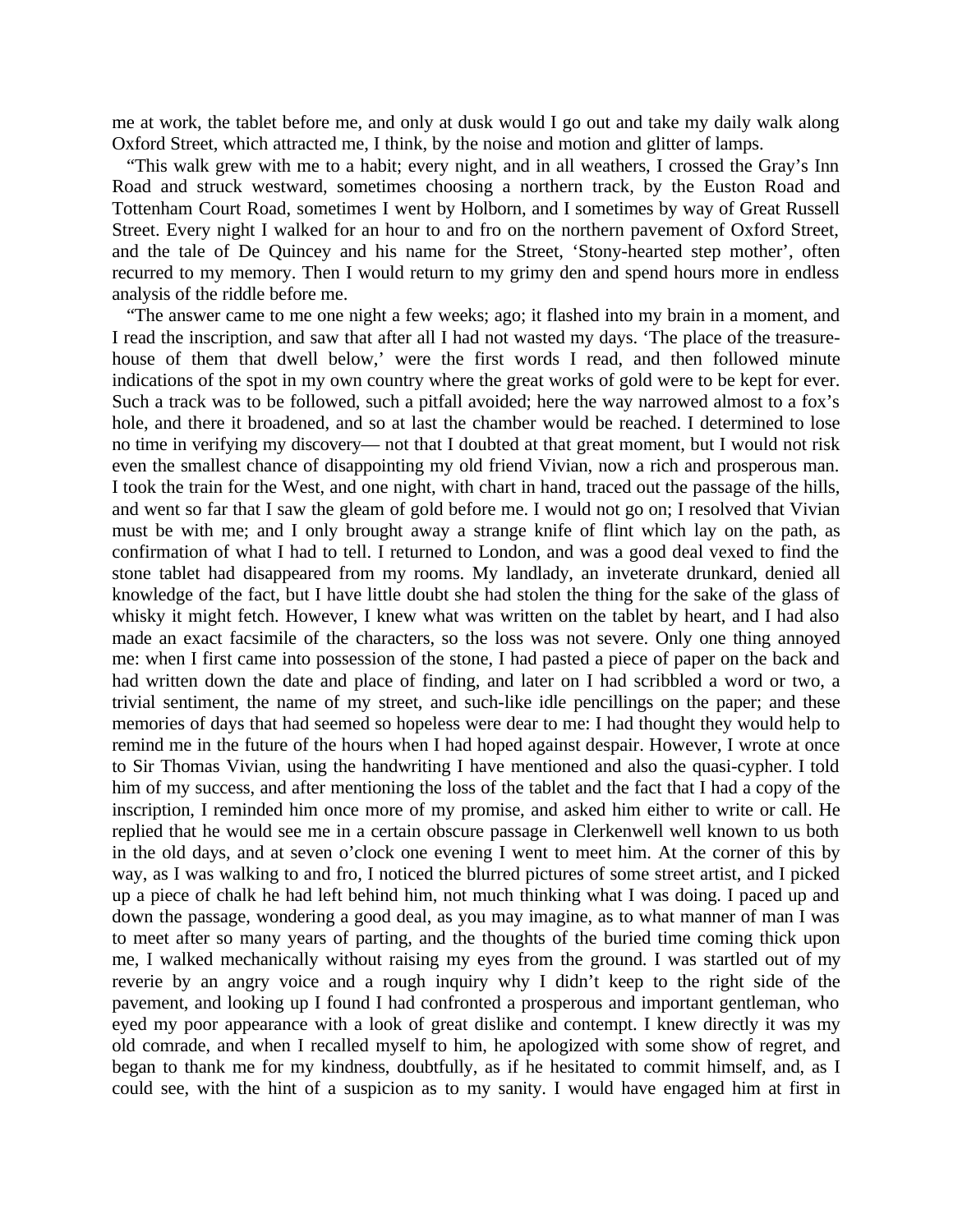reminiscences of our friendship, but I found Sir Thomas viewed those days with a good deal of distaste, and replying politely to my remarks, continually edged in 'business matters', as he called them. I changed my topics, and told him in greater detail what I have told you. Then I saw his manner suddenly change; as I pulled out the flint knife to prove my journey 'to the other side of the moon', as we called it in our jargon, there came over him a kind of choking eagerness, his features were somewhat discomposed, and I thought I detected a shuddering horror, a clenched resolution, and the effort to keep quiet succeed one another in a manner that puzzled me. I had occasion to be a little precise in my particulars, and it being still light enough, I remembered the red chalk in my pocket, and drew the hand on the wall. 'Here, you see, is the hand', I said, as I explained its true meaning, 'note where the thumb issues from between the first and second fingers', and I would have gone on, and had applied the chalk to the wall to continue my diagram, when he struck my hand down much to my surprise. 'No, no,' he said, 'I do not want all that. And this place is not retired enough; let us walk on, and do you explain everything to me minutely.' I complied readily enough, and he led me away choosing the most unfrequented by ways, while I drove in the plan of the hidden house word by word. Once or twice as I raised my eyes I caught Vivian looking strangely about him; he seemed to give a quick glint up and down, and glance at the houses; and there was a furtive and anxious air about him that displeased me. 'Let us walk on to the north,' he said at length, we shall come to some pleasant lanes where we can discuss these matters, quietly; my night's rest is at your service.' I declined, on the pretext that I could not dispense with my visit to Oxford Street, and went on till he understood every turning and winding and the minutest detail as well as myself. We had returned on our footsteps, and stood again in the dark passage, just where I had drawn the red hand on the wall, for I recognized the vague shape of the trees whose branches hung above us. 'We have come back to our starting-point,' I said; 'I almost think I could put my finger on the wall where I drew the hand. And I am sure you could put your finger on the mystic hand in the hills as well as I. Remember between stream and stone.'

"I was bending down, peering at what I thought must be my drawing, when I heard a sharp hiss of breath, and started up, and saw Vivian with his arm uplifted and a bare blade in his hand, and death threatening in his eyes. In sheer self-defence I caught at the flint weapon in my pocket, and dashed at him in blind fear of my life, and the next instant he lay dead upon the stones.

"I think that is all," Mr. Selby continued after a pause, "and it only remains for me to say to you, Mr. Dyson, that I cannot conceive what means enabled you to run me down."

"I followed many indications," said Dyson, "and I am bound to disclaim all credit for acuteness, as I have made several gross blunders. Your celestial cypher did not, I confess, give me much trouble; I saw at once that terms of astronomy were substituted for common words and phrases. You had lost something black, or something black had been stolen from you; a celestial globe is a copy of the heavens, so I knew you meant you had a copy of what you had lost. Obviously, then, I came to the conclusion that you had lost a black object with characters or symbols written or inscribed on it, since the object in question certainly contained valuable information and all information must be written or pictured. 'Our old orbit remains unchanged'; evidently our old course or arrangement. 'The number of my sign' must mean the number of my house, the allusion being to the signs of the zodiac. I need not say that 'the other side of the moon' can stand for nothing but some place where no one else has been; and 'some other house' is some other place of meeting, the 'house' being the old term 'house of the heavens.' Then my next step was to find the 'black heaven' that had been stolen, and by a process of exhaustion I did so."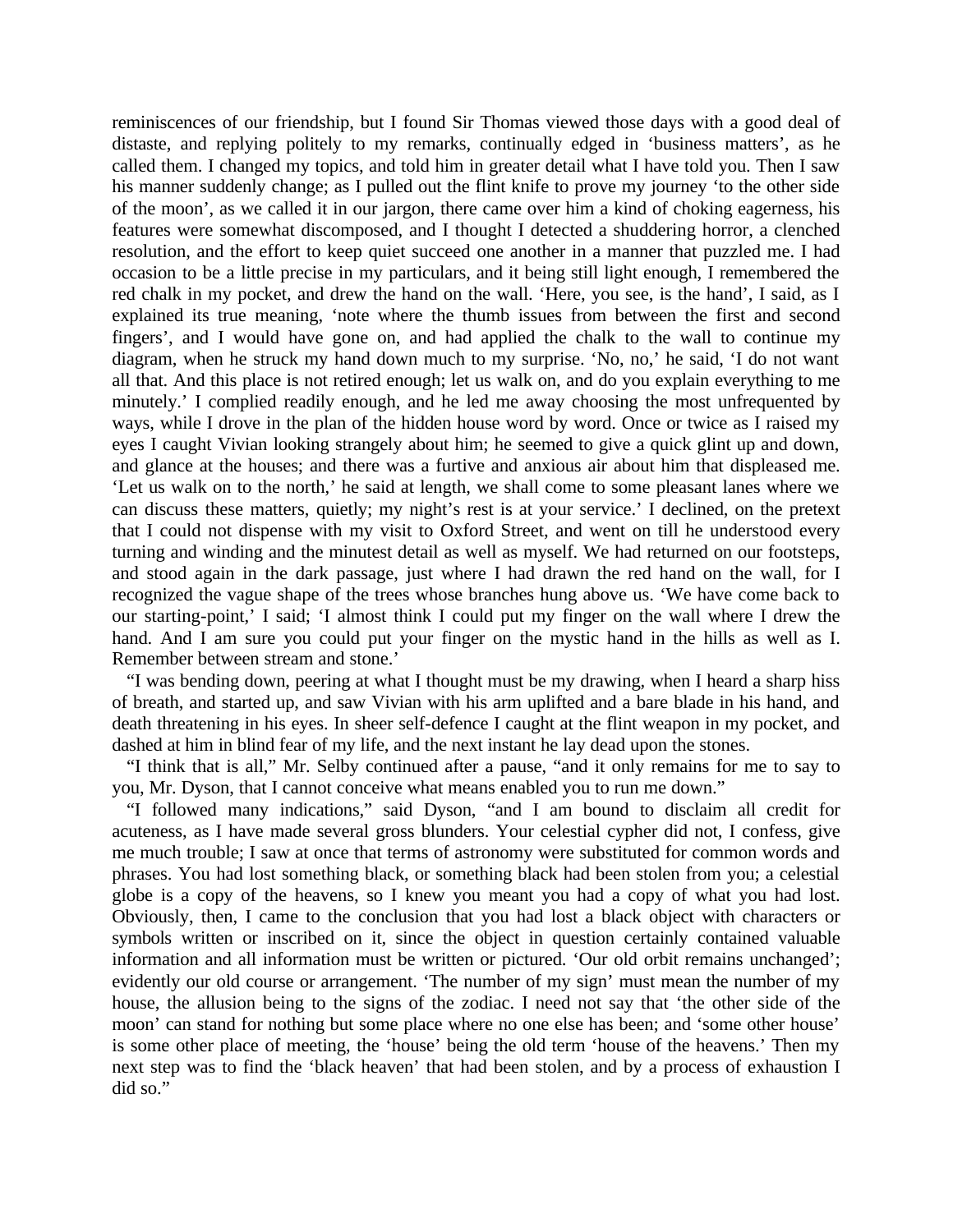"You have got the tablet?"

"Certainly. And on the back of it, on the slip of paper you have mentioned, I read 'inroad,' which puzzled me a good deal, till I thought of Grey's Inn Road; you forgot the second *n*. 'Stony-hearted step——' immediately suggested the phrase of De Quincey you have alluded to; and I made the wild but correct shot, that you were a man who lived in or near the Gray's Inn Road, and had the habit of walking in Oxford Street, for you remember how the opium-eater dwells on his wearying promenades along that thoroughfare.

On the theory of improbability, which I have explained to my friend here, I concluded that occasionally, at all events, you would choose the way by Guildford Street, Russell Square; and Great Russell Street, and I knew that if I watched long enough I should see you. But how was I to recognize my man? I noticed the 'screever' opposite my rooms, and got him to draw every day a large hand, in the gesture so familiar to us all, upon the wall behind him. I thought that when the unknown person did pass he would certainly betray some emotion at the sudden vision of the sign, to him the most terrible of symbols. You know the rest. Ah, as to catching you an hour later, that was, I confess, a refinement. From the fact of your having occupied the same rooms for so many years, in a neighbourhood moreover where lodgers are migratory to excess, I drew the conclusion that you were a man of fixed habit, and I was sure that after you had got over your fright you would return for the walk down Oxford Street. You did, by way of New Oxford Street, and I was waiting at the corner."

"Your conclusions are admirable," said Mr. Selby. "I may tell you that I had my stroll down Oxford Street the night Sir Thomas Vivian died. And I think that is all I have to say."

"Scarcely," said Dyson." How about the treasure?"

"I had rather we did not speak of that," said Mr. Selby, with a whitening of the skin about the temples.

"Oh, nonsense, sir, we are not blackmailers. Besides, you know you are in our power."

"Then, as you put it like that, Mr. Dyson, I must tell you I returned to the place. I went on a little farther than before."

The man stopped short; his mouth began to twitch, his lips moved apart, and he drew in quick breaths, sobbing.

"Well, well," said Dyson, "I dare say you have done comfortably."

"Comfortably," Selby went on, constraining himself with an effort, "yes, so comfortably that hell burns hot within me for ever. I only brought one thing away from that awful house within the hills; it was lying just beyond the spot where I found the flint knife."

"Why did you not bring more?"

The whole bodily frame of the wretched man visibly shrank and wasted; his face grew yellow as tallow, and the sweat dropped from his brows. The spectacle was both revolting and terrible, and when the voice came it sounded like the hissing of a snake.

"Because the keepers are still there, and I saw them, and because of this," and he pulled out a small piece of curious gold-work and held it up.

"There," he said, "that is the Pain of the Goat."

Phillipps and Dyson cried out together in horror at the revolting obscenity of the thing.

"Put it away, man; hide it, for Heaven's sake, hide it!"

"I brought that with me; that is all," he said. "You do not wonder that I did not stay long in a place where those who live are a little higher than the beasts, and where what you have seen is surpassed a thousandfold?"